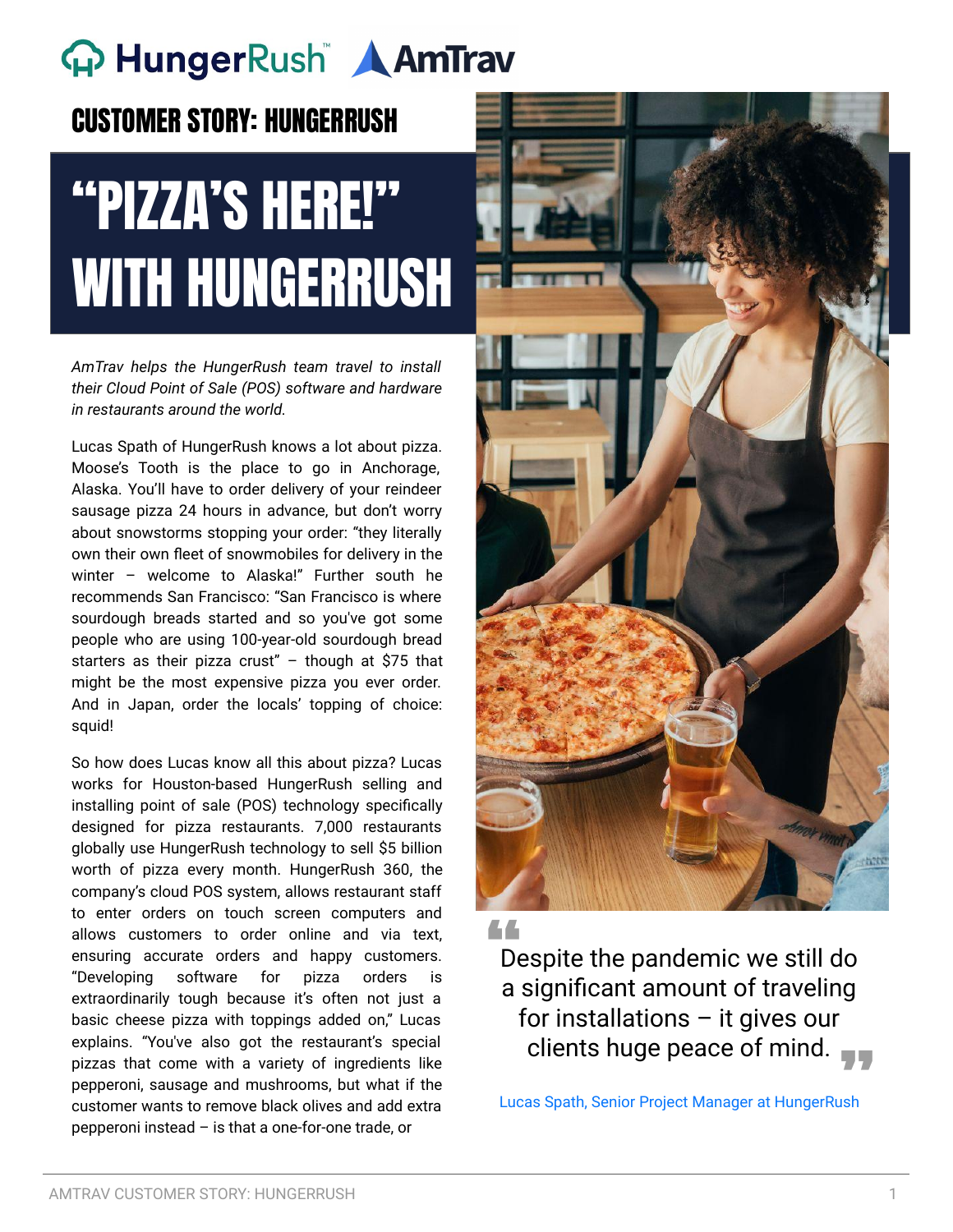# **A** HungerRush **AmTrav**

### CUSTOMER STORY: HUNGERRUSH (CONTINUED)

\$0.50 more expensive? Our software handles each of these decisions, it's where we excel."

Lucas manages the national installation team that travels to HungerRush customer restaurants across the country and around the world to install the company's cloud POS system. The software not only takes orders but also tracks and reports on inventory, labor, pricing, and revenue – "You can be on a beach in Mexico on vacation and see your revenue, inventory and cost numbers." Lucas's installers usually arrive late in the evening as the restaurant closes, pull out any old equipment and set up the HungerRush system. The next day the installer trains the restaurant staff on how to run day-to-day operations. "Despite the pandemic, we still do a significant amount of traveling for installations," says Lucas. "Our clients are in the business of pizza – for them the idea of remote training is terrifying, in-person training gives them huge peace of mind."

Lucas's background in the restaurant world prepared him for HungerRush. He worked as a server during college to help pay for tuition, eventually getting into management and becoming "the default tech guy: whatever was going on, everyone said, 'Just give it to

#### **Situation pre-AmTrav Results with AmTrav**

HungerRush installers need to travel the world to install HungerRush technology and train employees in dozens of restaurants every month.

Booking travel took visits to three different sites to arrange air, hotel and car rentals.

Travelers who needed help called Lucas whether it was 2:00 PM or 2:00 AM, and any hotel problems meant a midnight trip to Kinkos to fax a payment.

Reconciling payments took hours every month, downloading every receipt then manually comparing them with credit card statements.

Lucas, he'll figure it out.'" His technical skills were noticed: "Soon the sales guy from the restaurant's software provider stopped by to figure out why we were no longer such a needy customer. He realized that I was fixing the system then he offered me a job!" A few years later Lucas joined HungerRush as a traveling installer – "I didn't realize what being on the road 90% of the time actually meant!" – then moved up into HungerRush management. Today, he says "HungerRush has grown so much that we now have a team of seven people who do what I used to do alone" – but he can relate to his team and their life on the road since he lived it himself.

Lucas handles all the travel for his team. Before AmTrav, HungerRush didn't have a single travel tool. Lucas booked flights on SWABIZ (Southwest Airlines' corporate booking application) and Expedia, and handled rental cars and hotels separately. He says, "At first we only used AmTrav for hotels, then our AmTrav Relationship Manager Ann Keen talked me into getting our Southwest and Enterprise accounts hooked up. Now I get Southwest SWABIZ reporting plus AmTrav reporting and tracking, and it's made my life so much easier, it's not even funny." He adds: "Where AmTrav shines is that I no longer have to go

AmTrav makes it easy to book and change trips, then track spending and location of HungerRush's "musical installers."

Lucas can book flights, hotels and cars in one place, comparing options & earning SWABIZ credit.

AmTrav Travel Advisors are ready to help Lucas's travelers 24x7 via phone, email and Teams chat, he tells his travelers: "call AmTrav, they'll help you."

Reconciling payments takes only minutes every month with AmTrav's spend tracking reports, and Lucas can track his team's location in real time.